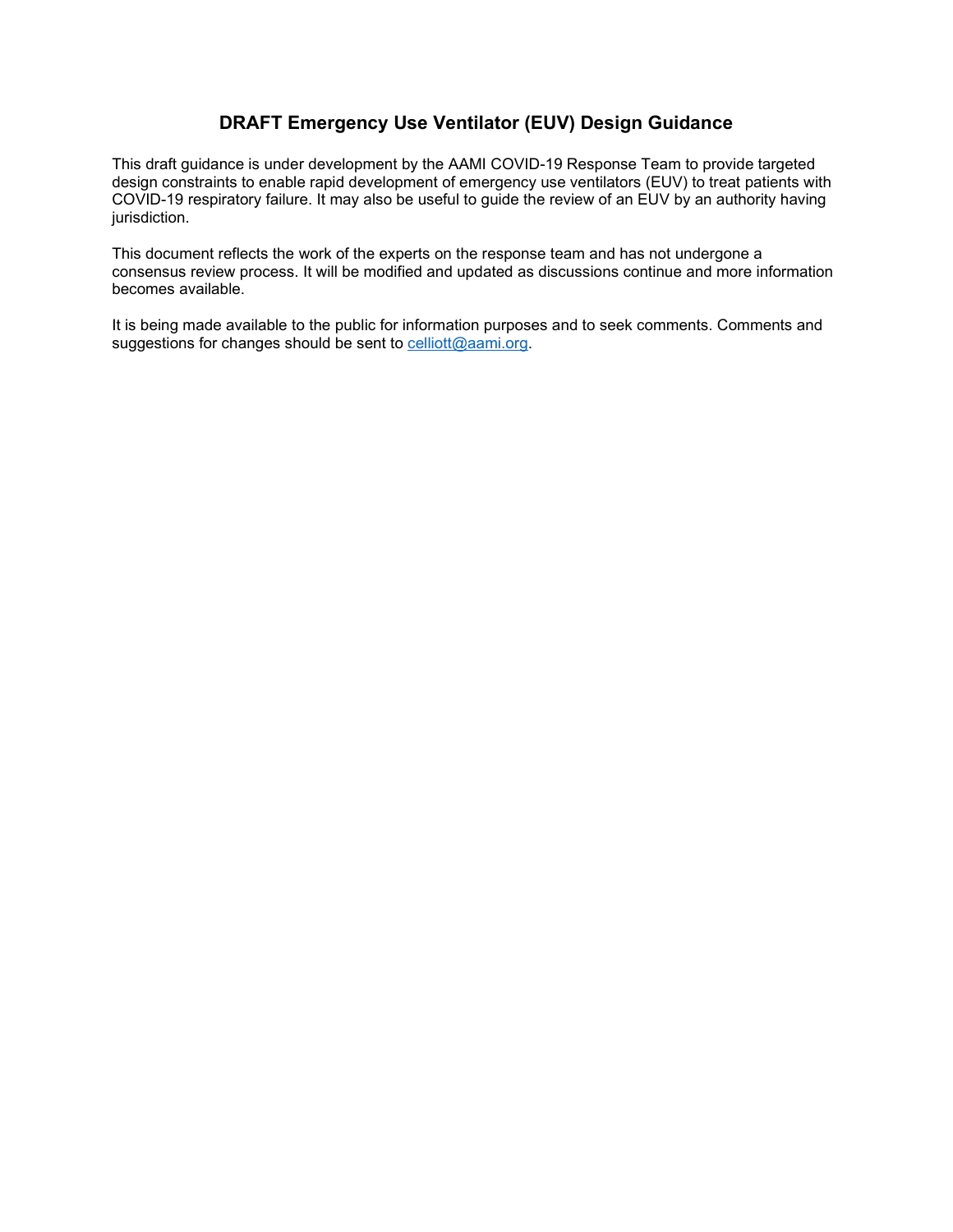# 1 **Emergency Use Ventilator Design Guidance**

2

# 3 **Purpose**

4 The goals of this document are to provide targeted design constraints to enable rapid 5 development of emergency use ventilators (EUV) to treat patients with COVID-19 respiratory 6 failure. This document is also intended to guide the review of an EUV by an authority having 7 jurisdiction.

8 It is recognized that the surge in COVID-19 is requiring extraordinary measures to provide 9 mechanical ventilatory support to keep pace with clinical need. This global community of 10 clinicians, engineers, manufacturers, regulators, and others are responding to this need by 11 designing and producing, inexpensive, and often open-source, ventilators of varying complexity 12 and capabilities for rapid deployment. This document identifies clinical, engineering and test 13 requirements appropriate to support safe operation. The document identifies requirements that 14 are required for non-EUVs but might not be required for EUVs that have appropriate disclosures. 15 Therefore, ventilators complying with the requirements of this document need not provide a level 16 of performance equivalent to that of critical care ventilators (ISO 80601-2-12<sup>1</sup>) or life-supporting 17 homecare ventilators (ISO 80601-2-72 $^2$ ). is recognized that the surge in COVID-19 is requiring extraordinary measures to provide the surge in COVID-19 is requiring extraordinary measures to provide the community contained in the measure of separations, and other

# 18 **Introduction**

- 19 The requirements outlined in this paper are modeled on ISO 80601-2-80:2018<sup>3</sup> presuming usage
- 20 in traditional healthcare facilities (e.g. hospitals, assisted living facilities, nursing homes) as well
- 21 as spaces converted for the care of large numbers of COVID-19 patients (e.g. convention centers,
- 22 university dormitories, motels). This paper presumes that the operators of the EUV are all trained
- 23 professional healthcare providers and not lay persons. Hence the requirements of ISO 80601-2-
- 24 80:2018 specifically for lay operators or the home healthcare environment are considered not
- 25 applicable to an EUV intended for the treatment of COVID-19 patients.

26 Fundamentally, the EUV needs to provide ventilation at the patient-connection port within the 27 alarm limits set by the operator or inform the operator via an alarm condition that ventilation within 28 the alarm limits is not occurring. Such alarm conditions need to include:

- 29 Gas or electricity supply failure.
- 30 Ventilator switched off while in mandatory ventilation mode.
- 31 Inspiratory airway pressure exceeded.
- 32 Inspiratory and PEEP pressure not achieved (equivalent to disconnection alarm 33 condition).
- 34 Tidal volume not achieved or exceeded.

<sup>1</sup> ISO 80601-2-12, *Medical electrical equipment — Part 2-12: Particular requirements for basic safety and essential performance of critical care ventilators*

<sup>2</sup> ISO 80601-2-72, *Medical electrical equipment — Part 2-72: Particular requirements for basic safety and essential performance of home healthcare environment ventilators for ventilator-dependent patients* 3 ISO 80601-2-80, *Medical electrical equipment — Part 2-80: Particular requirements for basic safety and essential performance of ventilatory support equipment for ventilatory insufficiency*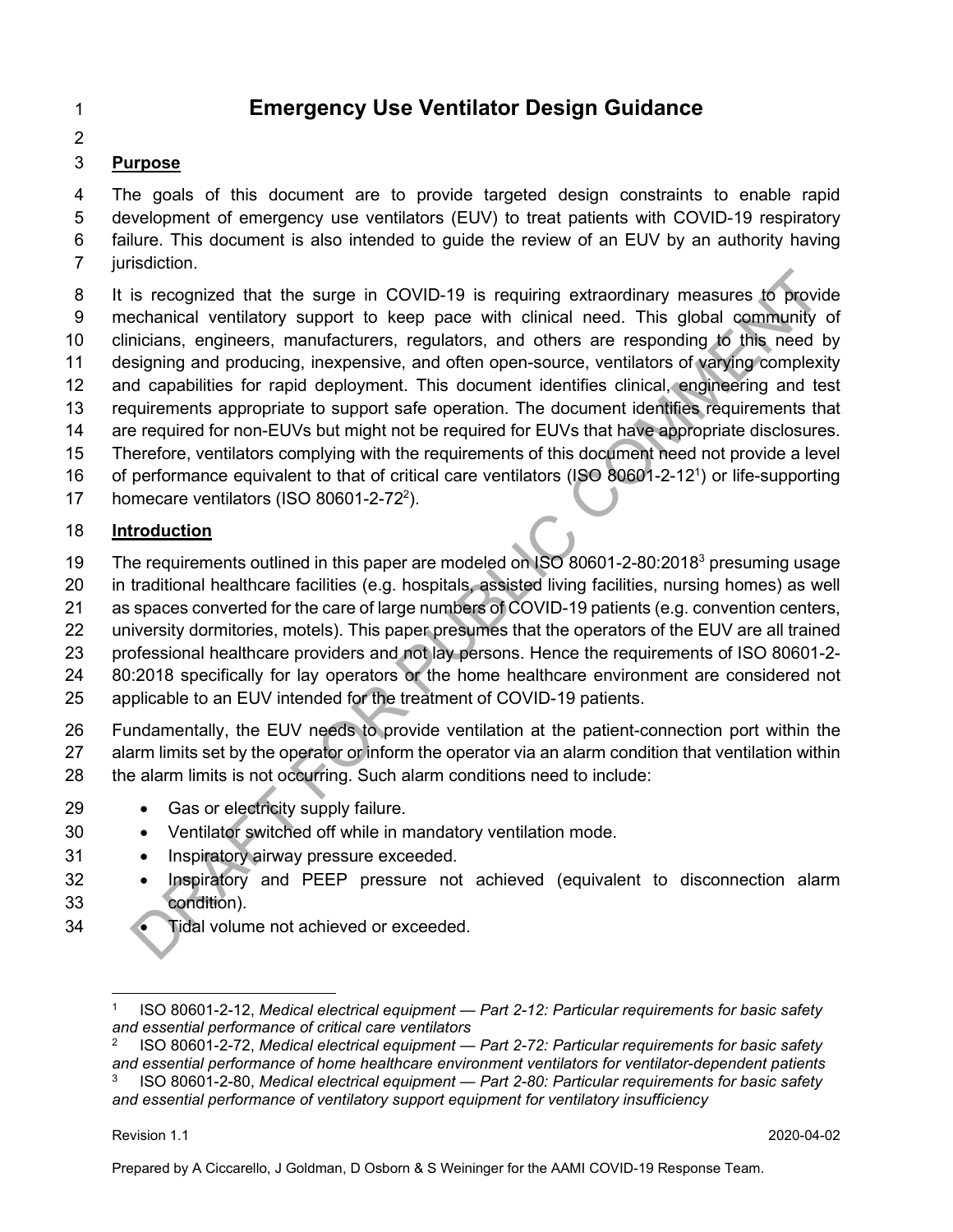- 35 The ventilatory support needs of a COVID-19 patient can range from simple BIPAP (bilevel
- 36 positive airway pressure) for patients that are breathing spontaneously to mandatory ventilation
- 37 in either a pressure-support or volume control mode. Additionally, these patients are very likely to
- 38 require inspired oxygen concentrations ( $FiO<sub>2</sub>$ ) in excess of the 21% contained in room air.
- 39 To properly manage a COVID-19 patient, the EUV needs to indicate to the operator at a minimum:
- 40 The current settings (e.g., inspiratory pressure, tidal volume, frequency, PEEP, FiO<sub>2</sub>, 41 ventilation mode).
- 42 The current delivery (e.g., inspiratory pressure, tidal volume, respiratory rate, PEEP, and 43  $FIO<sub>2</sub>$  at the patient-connection port).
- 44 To properly manage a COVID-19 patient, the operator needs to be able to control the EUV at a 45 minimum:
- 46  $\bullet$  FiO<sub>2</sub> over the range of 21% (ambient) to 95% of the source oxygen concentration input to 47 the EUV in no more than 10% steps
- 48 Note: When oxygen is provided by an oxygen concentrator, the input concentration is not 99.5%, but can<br>49 vary from 90% to 96% in which case the upper limit of FiO<sub>2</sub> would be 90%. vary from 90% to 96% in which case the upper limit of FiO<sub>2</sub> would be 90%.
- 50 Set PEEP (i.e. BAP) (5 to 20) cmH<sub>2</sub>O in no more than 5 cmH<sub>2</sub>O steps
- 51 I: E ratio (ratio of inspiratory to expiratory time) of 1:2 preferably adjustable from 1:1 to 1:3
- 52 For mandatory modes, respiratory rate from (10 to 30) inflations/min preferably adjustable 53 in steps of no more than 2 inflations/min
- 54 Tidal volume (350 to 450) ml ±10 % in no more than steps of 50 ml, preferably a lower 55 range of 250 ml and an upper range of 600 ml or 800 ml
- 56 Where applicable, inspiratory pressure limit (15 to 40) cmH<sub>2</sub>O preferably adjustable in 57 steps of no more than  $5 \text{ cm}H_2O$ FiO<sub>2</sub> at the patient-connection port).<br>
Impropriate a GOVID-19 patient, the operator needs to be able to control the EUV in numm:<br>
Impropriate a GOVID-19 patient, the operator needs to be able to control the EUV in numm:
- 58 To help prevent contaminating the environment (and particularly the clinicians), filters need to be
- 59 placed in the expiratory pathways. Particular attention needs to be placed on the exhaust port.

# 60 **Review of the requirements of ISO 80601-2-80 and their applicability to an EUV**

- 61 NOTE: Any subclause marked with an asterisk (\*) means that further guidance for this requirement is available in Annex 62 A of the standard.
- 63 Remember that ISO 80601-2-80 is a particular standard so it is written on top of (i.e. it modifies)
- 64 the GS (the general standard, IEC 60601-1<sup>4</sup>) and the collateral standards (i.e. IEC 60601-1-2<sup>5</sup> on
- 65 EMC, IEC 60601-1-6<sup>6</sup> on usability and IEC 60601-1-8<sup>7</sup> on alarms). There are additional applicable
- 66 collateral standards (and hence requirements) if the EUV is intended for home use, ambulance

5 IEC 60601-1-2, *Medical electrical equipment — Part 1-2: General requirements for basic safety and essential performance - Collateral Standard: Electromagnetic disturbances - Requirements and tests*

<sup>4</sup> IEC 60601-1, *Medical electrical equipment — Part 1: General requirements for basic safety and essential performance*

<sup>6</sup> IEC 60601-1-6, *Medical electrical equipment — Part 1-6: General requirements for basic safety and essential performance - Collateral standard: Usability*

<sup>7</sup> IEC 60601-1-8, *Medical electrical equipment — Part 1-8: General requirements for basic safety and essential performance - Collateral Standard: General requirements, tests and guidance for alarm systems in medical electrical equipment and medical electrical systems*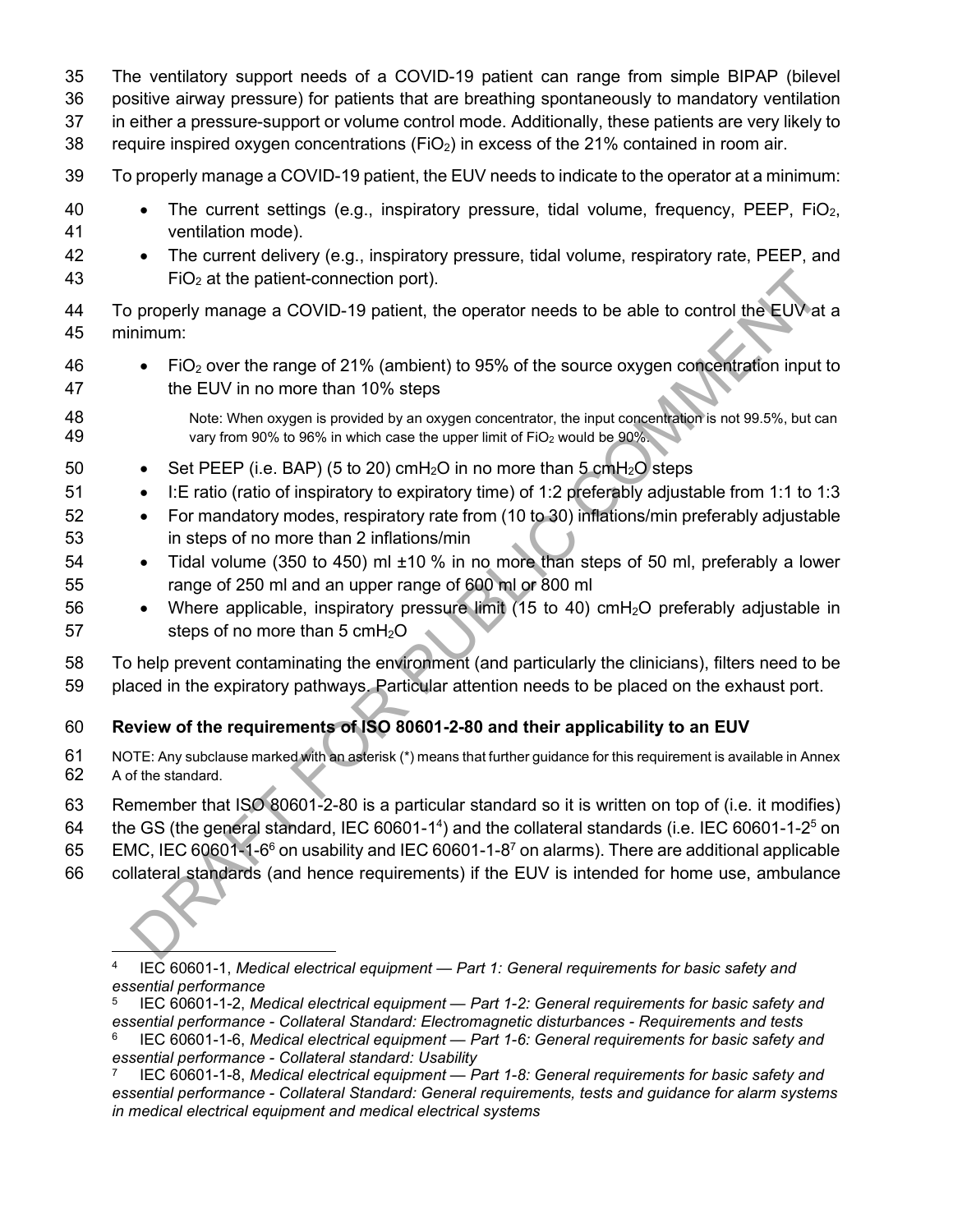- 67 use or as part of a physiological closed loop control system. These standards can be purchased
- 68 from many sources including  $ANSI<sup>8</sup>$  and  $AAMI<sup>9</sup>$ .
- 69 NOTE: Words written in SMALL CAPS are not 'normal English'. They are defined terms and have specific, defined 70 meanings. See Clause 3 in the GS and 201.3 in ISO 80601-2-80 for their definitions.
- 71 **201.4.11.101 Additional requirements for pressurized gas input**
- 72 Fully required.
- 73 These are the requirements for an EUV intended to connect to either an air or oxygen pipeline.

# 74 **Clause 5 General requirements for testing of ME EQUIPMENT**

- 75 This Clause of the GS is fully required.
- 76 **201.5.101 Additional requirements for the general requirements for testing of ME**
- 77 **EQUIPMENT**
- 78 Fully required.
- 79 This Clause explains how to interpret and perform tests as well as how to indicate specifications.

# 80 **Clause 6 Classification of ME EQUIPMENT and ME SYSTEMS**

- 81 This Clause of the GS is fully required.
- 82 An EUV may be Class I or Class II or internally powered.
- 83 Unless there are electrical connections to the PATIENT (e.g. monitoring ACCESSORIES) or heated
- 84 breathing tubes or electrically powered ACCESSORIES (e.g. expiratory valves located proximal to
- 85 the PATIENT), the plastic breathing tubes provide adequate floating electrical isolation.
- 86 Protection from the ingress of water: IP21 is required and IP22 is recommended. Body fluids and 87 IV bags are an expected normal part of the environment of use.
- 88 Since the EUV is expected to handle gas with an oxygen concentration in excess of the ambient 89 25 %, the considerations for an OXYGEN RICH ENVIRONMENT (see 60601-1, 11.2.2) are fully 90 applicable. ause 5 General requirements for testing of ME EQUIPMENT<br>
IS Clause of the GS is fully required.<br>
1.5.101 Additional requirements for the general requirements for testing of ME<br>
IIIV required.<br>
IIIS Clause explains how to i

# 91 **201.6.101 Additional requirements for classification of ME EQUIPMENT and ME SYSTEMS**

- 92 This subclause is recommended but not required. An EUV need not be TRANSIT-OPERABLE.
- 93 Rationale: For pandemic treatment, a tabletop (i.e. somewhat large) EUV is acceptable.

# 94 **Clause 7 ME EQUIPMENT identification, marking and documents**

# 95 **7.1 General**

- 96 This subclause of the GS is recommended but not required.
- 97 Rationale: Although ensuring that the EUV can be read both over the indicated illumination level
- 98 and the indicated cone of visibility is recommended, in this pandemic situation it is not considered

<sup>8</sup> ANSI, https://webstore.ansi.org/

<sup>9</sup> AAMI, https://my.aami.org/store/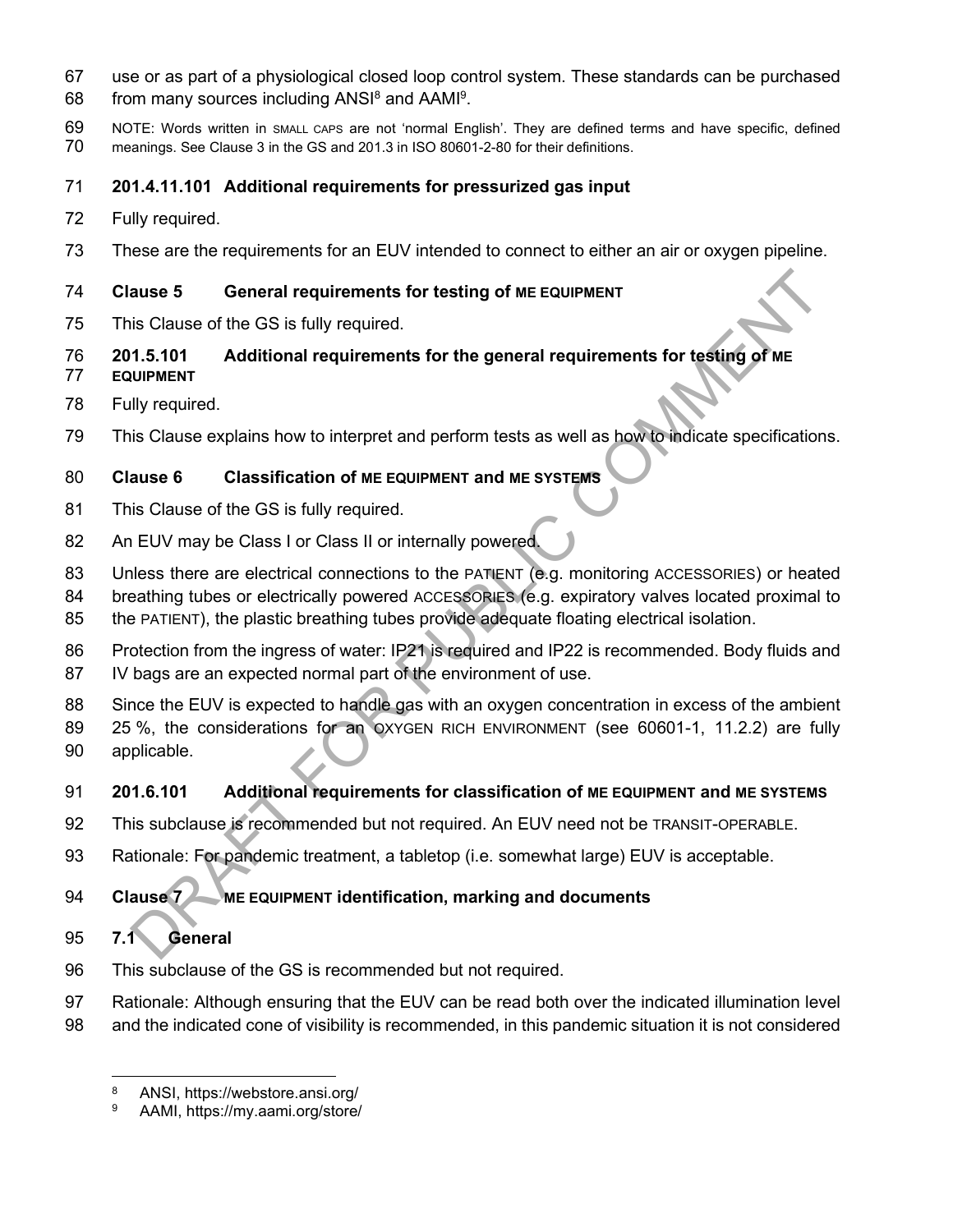- 99 mandatory. It is noted that operators are likely wearing PPE and will have reduced visual acuity.
- 100 Consideration should be given to doubling the distance of the observer.
- 101 **7.2 Marking on the outside of ME EQUIPMENT or ME EQUIPMENT parts**
- 102 This subclause of the GS is required.
- 103 **201.7.2.4.101, 201.2.13.101, 201.7.2.101 and 201.7.2.101**
- 104 These subclauses are required.
- 105 **7.3 Marking on the inside of ME EQUIPMENT or ME EQUIPMENT parts SBLIC COMMENT**
- 106 This subclause of the GS is required.
- 107 **7.4 Marking of controls and instruments**
- 108 This subclause of the GS is required.
- 109 **201.7.4.2 Control devices**
- 110 This subclause is required.
- 111 **201.7.4.3 Units of measurement**
- 112 This subclause is required.
- 113 **7.5 Safety signs**
- 114 This subclause of the GS is required.

# 115 **7.6 Symbols**

- 116 This subclause of the GS is required.
- 117 **7.7 Colours of the insulation of conductors**
- 118 This subclause of the GS is required.
- 119 **7.8 Indicator lights and controls**
- 120 This subclause of the GS is required.
- 121 NOTE The pending amendment to the GS clarifies this requirement.
- 122 **7.9 ACCOMPANYING DOCUMENTS**
- 123 This subclause of the GS is required.
- 124 **201.7.9.1 Additional general requirements**
- 125 This subclause is required.
- 126 **201.7.9.2.1.101, 201.7.9.2.1.102 and 201.7.9.2.9.101**
- 127 These subclauses are required except for the portions of these subclauses relating to LAY 128 OPERATORS are not required.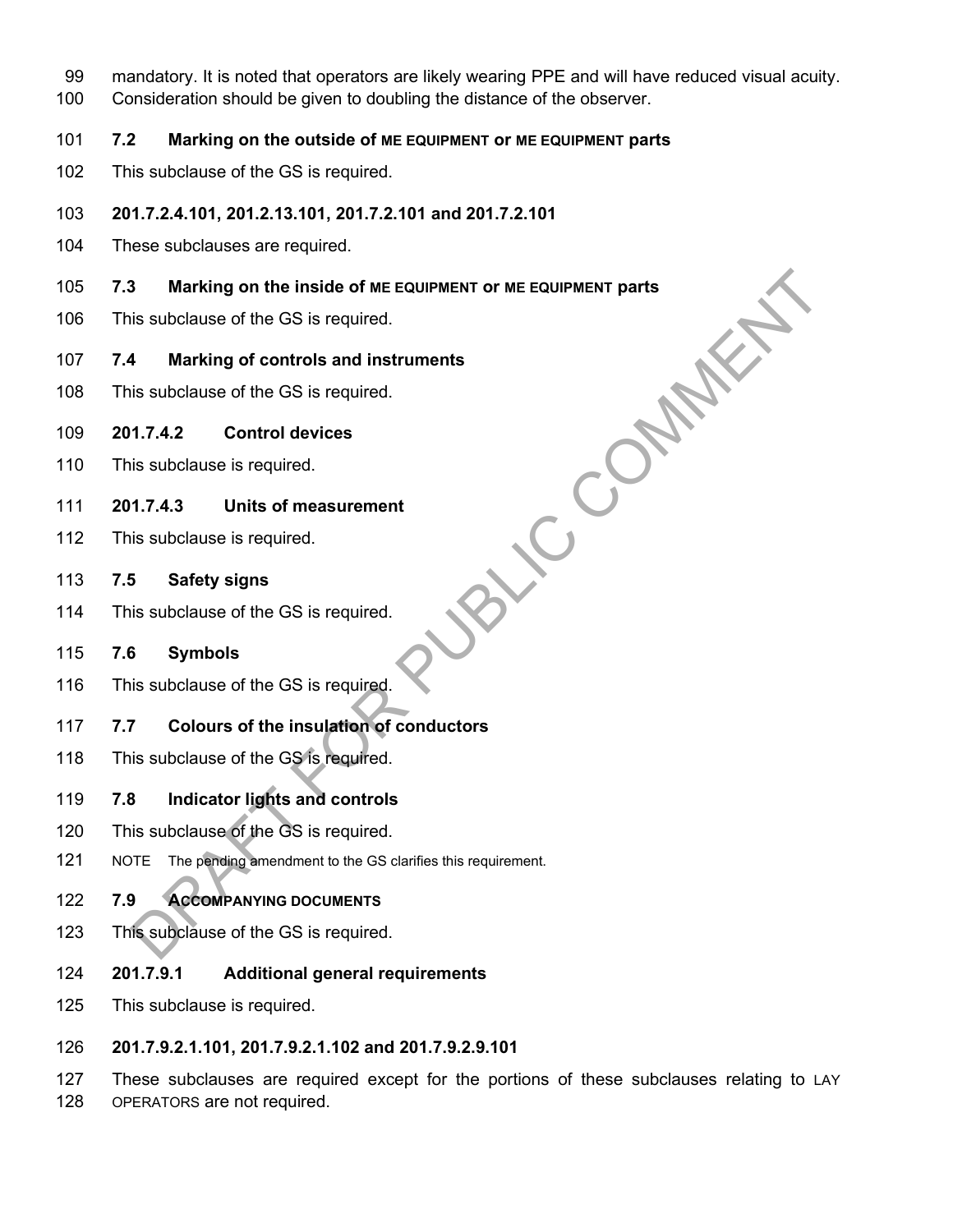129 Rationale: OPERATORS of an EUV are trained professional healthcare providers.

#### 130 **201.7.9.2.2.101 Additional requirements for warnings and safety notices**

131 Elements e) and g) are not required as they are not relevant in this situation.

#### 132 **201.7.9.2.8.101, 201.7.9.2.12, 201.7.9.2.13.101 and 201.7.9.2.14.101**

133 These subclauses are required.

#### 134 **201.7.9.3.1.101 and 201.7.9.3.101**

135 These subclauses are required.

#### 136 **Clause 8 Protection against electrical HAZARDS from ME EQUIPMENT**

137 This Clause of the GS is generally required.

138 NOTE: Unless there are electrical connections to the PATIENT (e.g. monitoring ACCESSORIES) or heated breathing tubes 139 or electrically powered ACCESSORIES (e.g. expiratory valves located proximal to the PATIENT), the plastic breathing tubes 140 provide adequate floating electrical isolation for PATIENT LEAKAGE CURRENT. Experimentation and the control of the control of the control of the control of the control of the control of the control of the control of the control of the control of the control of the control of the control of the con

provide adequate floating electrical isolation for PATIENT LEAKAGE CURRENT.

- 141 NOTE: Commercially available ITC (information technology communications) power supplies can be used, but electrical<br>142 safety criteria (e.g. ENCLOSURE TOUCH CURRENTS and dielectric withstand) are likely to exceed 6060 safety criteria (e.g. ENCLOSURE TOUCH CURRENTS and dielectric withstand) are likely to exceed 60601-1 limits. This can
- 143 be mitigated in several ways such as:
- 144 Use of a low leakage SEPARATION DEVICE (isolation transformer) (see 16.5 of the GS)
- 145 A second PERMANENTLY INSTALLED PROTECTIVE EARTH CONNECTION (see 16.6 of the GS)
- 146 Instructing the OPERATOR to not touch the EUV and the PATIENT at the same time

#### 147 **Clause 9 Protection against MECHANICAL HAZARDS of ME EQUIPMENT and ME SYSTEMS**

148 This Clause of the GS is required.

#### 149 **201.9.4.3.101 Additional requirements for instability from unwanted lateral movement**

- 150 This subclause is not required.
- 151 Rationale: This requirement is for equipment intended to be used while moving in e.g. a car.

#### 152 **201.9.4.4 Grips and other handling devices**

- 153 This subclause is recommended but not required.
- 154 Rationale: This requirement is intended to make it easy to move the equipment around between
- 155 uses. That is not crucial for use during a pandemic.

#### 156 **201.9.6.2.1.101 Additional requirements for audible acoustic energy**

- 157 This subclause is not required.
- 158 Rationale: This test is hard to perform and takes expensive equipment to perform. It only provides
- 159 information for disclosure that is not crucial for use during a pandemic.

#### 160 **Clause 10 Protection against unwanted and excessive radiation HAZARDS**

161 This Clause of the GS is required.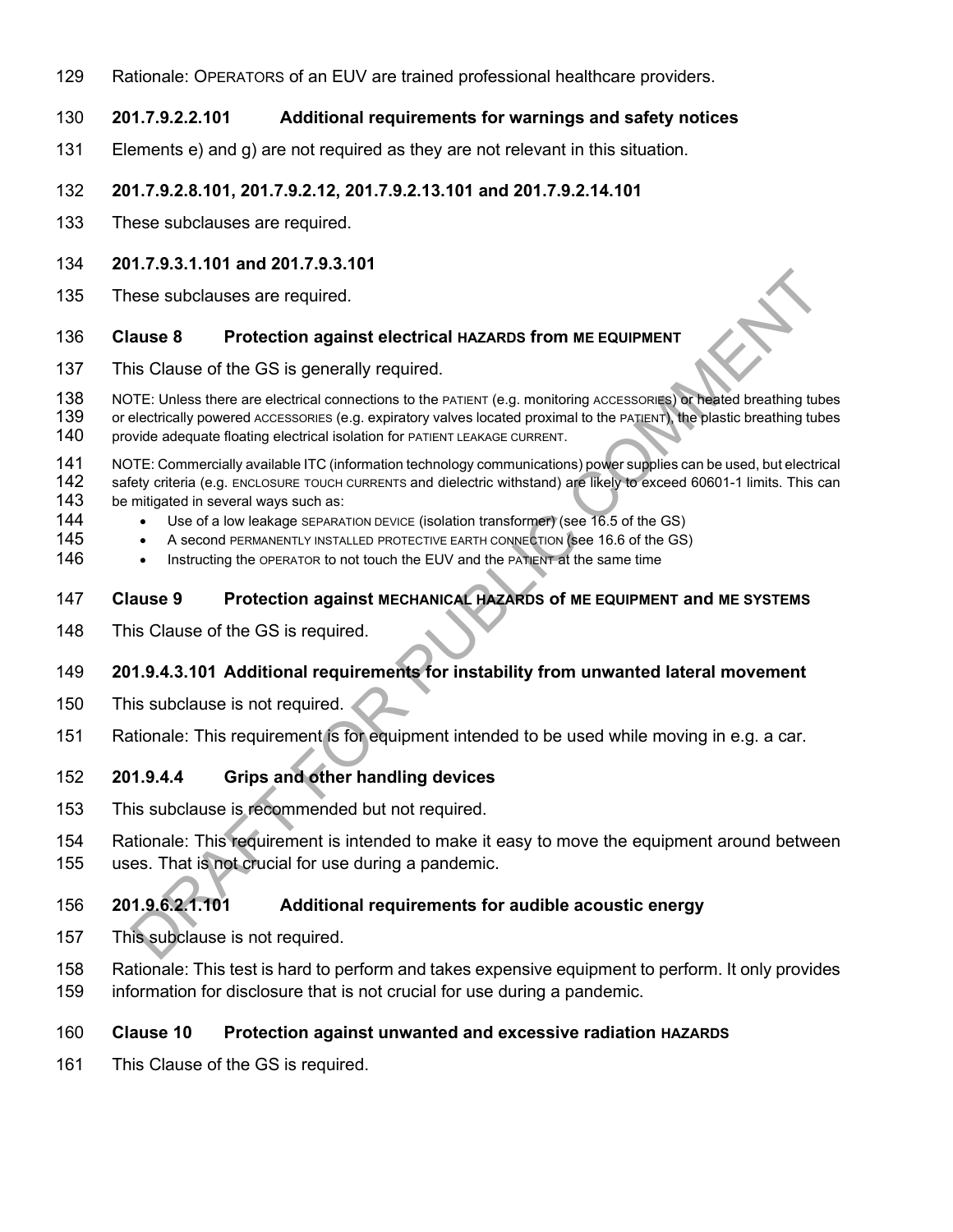#### 162 **Clause 11 Protection against excessive temperatures and other HAZARDS**

163 This Clause of the GS is required.

#### 164 **201.11.1.2.2 APPLIED PARTS not intended to supply heat to a PATIENT**

165 This subclause is only applicable if a heated humidifier is utilized. See ISO 80601-2-74.

#### 166 **201.11.6.6 CLEANING and DISINFECTION of ME EQUIPMENT or ME SYSTEM**

167 This subclause is required.

#### 168 **201.11.7 BIOCOMPATIBILITY of ME EQUIPMENT and ME SYSTEMS**

- 169 This subclause is recommended but not required.
- 170 The chosen materials for the GAS PATHWAYS need to be reasonably pure and simple in nature
- 171 (minimize the use of additives where possible). Avoid Polyvinyl chloride (PVC) in the GAS
- 172 PATHWAYS. When possible, efforts should be taken to use materials which have a long history of
- 173 safe use in currently marketed medical devices. Care is needed to ensure that gas pathways are
- 174 free of foreign material (e.g. oil, particles, volatile organic compounds, mold release agents should
- 175 be avoided in the GAS PATHWAYS). Care is needed to ensure that gas pathways do not contain
- 176 toxic compounds (e.g., formaldehyde), and do not release noxious gases (e.g., ozone, carbon
- 177 monoxide) and fumes. The ACCOMPANYING DOCUMENTS should include cautionary statement for
- 178 any BIOCOMPATIBILITY identified RISK.
- 179 Rationale: The tests of ISO 18562 (series)<sup>10</sup> are very expensive, time consuming to perform and
- 180 require very specialized test equipment. Requiring these tests for an EUV would so delay their
- 181 availability such that new designs would not be available when needed.

# 182 **201.11.8.101 Additional requirements for interruption of the power supply/SUPPLY MAINS to**  183 **ME EQUIPMENT ALARM CONDITION** 1.11.7 **BIOCOMPATIBILITY of ME EQUIPMENT and ME SYSTEMS**<br>is subclause is recommended but not required.<br>
is subclause is recommended but not required.<br>
in thimize the use of additives where possible, Arey DOM Polymyl choine

- 184 This subclause is required.
- 185 An external UPS (uninterruptable power supply) may be used to fulfill this requirement.
- 186 Rationale: The power back up and appropriate notification of power loss is what is important. It
- 187 need not be integrated into the EUV.

# 188 **201.11.8.101.2 Alternative power supply/SUPPLY MAINS**

- 189 This subclause is only required if the EUV is TRANSIT-OPERABLE.
- 190 Rationale: For pandemic treatment, an EUV is not required to be TRANSIT-OPERABLE.

# 191 **Clause 12 Accuracy of controls and instruments and protection against hazardous**  192 **outputs**

193 This Clause of the GS is required.

<sup>10</sup> ISO 18562 (series), *Biocompatibility evaluation of breathing gas pathways in healthcare applications*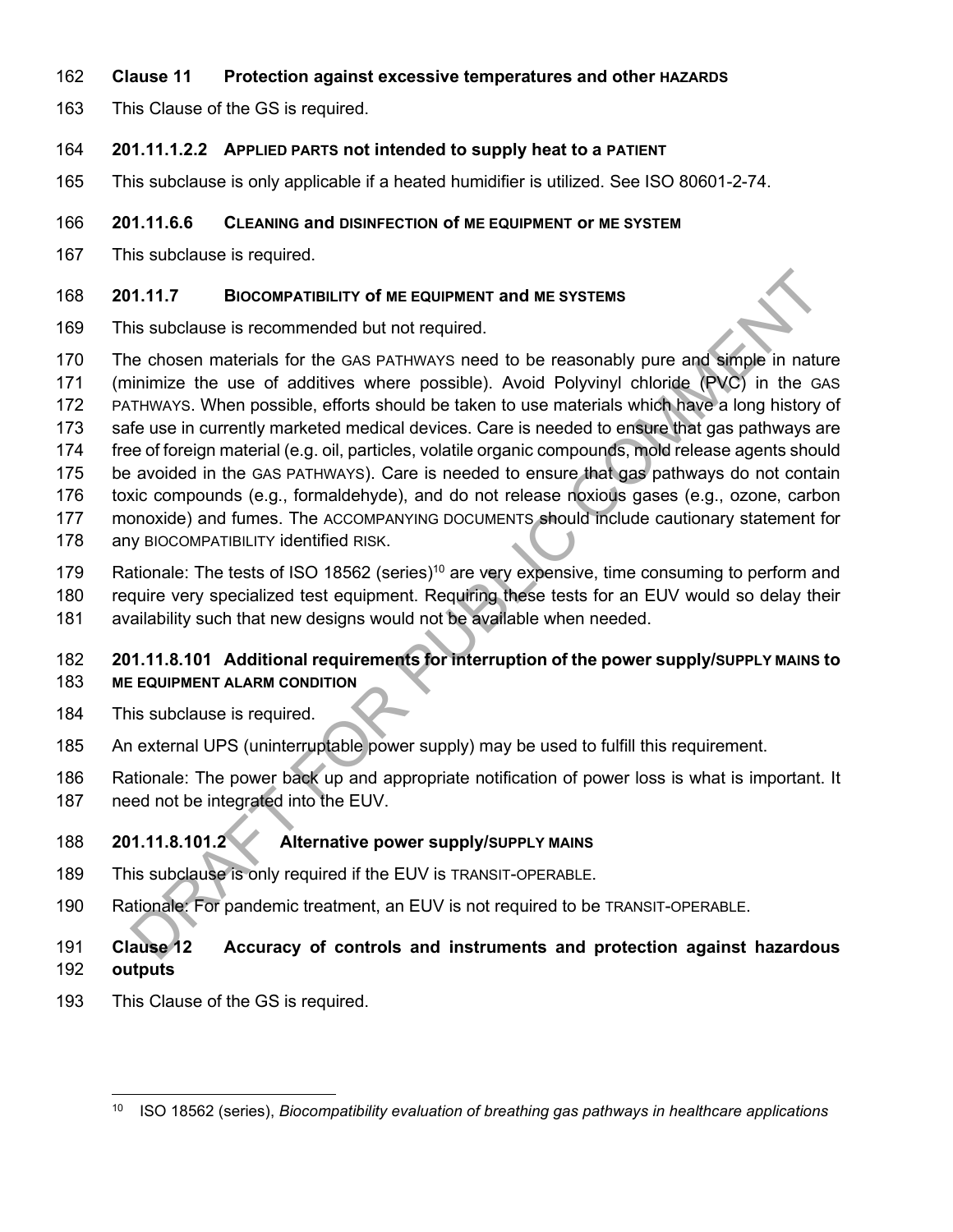- 194 **201.12.1 Accuracy of controls and instruments**
- 195 This subclause is not required.
- 196 Rationale: These requirements are intended for home use by LAY OPERATORS.

#### 197 **201.12.1.101, 201.12.1.102 and 201.12.1.103 (breath types)**

198 These subclauses are required.

#### 199 **201.12.2.101 USABILITY of ME EQUIPMENT**

- 200 This subclause is required except for d) that is not applicable.
- 201 Rationale: Requirement d) is related to home use by LAY OPERATORS.<br>202 201.12.4 Protection against hazardous output<br>203 All subclauses of 201.12.4 are required.<br>204 201.12.101

#### 202 **201.12.4 Protection against hazardous output**

203 All subclauses of 201.12.4 are required.

#### 204 **201.12.101 Protection against accidental adjustments**

- 205 This subclause is required.
- 206 **Clause 13 HAZARDOUS SITUATIONS and fault conditions for ME EQUIPMENT**
- 207 This Clause of the GS is required.

#### 208 **201.13.2.101 \* Additional specific SINGLE FAULT CONDITIONS**

209 This subclause is required.

# 210 **201.13.2.102 \* Independence of ventilation control function and related RISK CONTROL** 211 **measures**  Is subclause is required except for d) that is not applicable.<br>
Itionale: Requirement d) is related to home use by LAY OPERATORS.<br>
1.12.4 Protection against hazardous output<br>
Subclauses of 201.12.4 are required.<br>
1.12.101

212 This subclause is required.

#### 213 **Clause 14 PROGRAMMABLE ELECTRICAL MEDICAL SYSTEMS (PEMS)**

- 214 This Clause of the GS is required.
- 215 **Clause 15 Construction of ME EQUIPMENT**
- 216 This Clause of the GS is required.

#### 217 **201.15.102 Pre-use check**

- 218 This subclause does not apply.
- 219 Rationale: These requirements are directed to the needs of a LAY OPERATOR.
- 220 **Clause 16 PROGRAMMABLE ELECTRICAL MEDICAL SYSTEMS (PEMS)**
- 221 This Clause of the GS is required.
- 222 **201.16.1.101 Additional general requirements for ME SYSTEMS**
- 223 This subclause is required.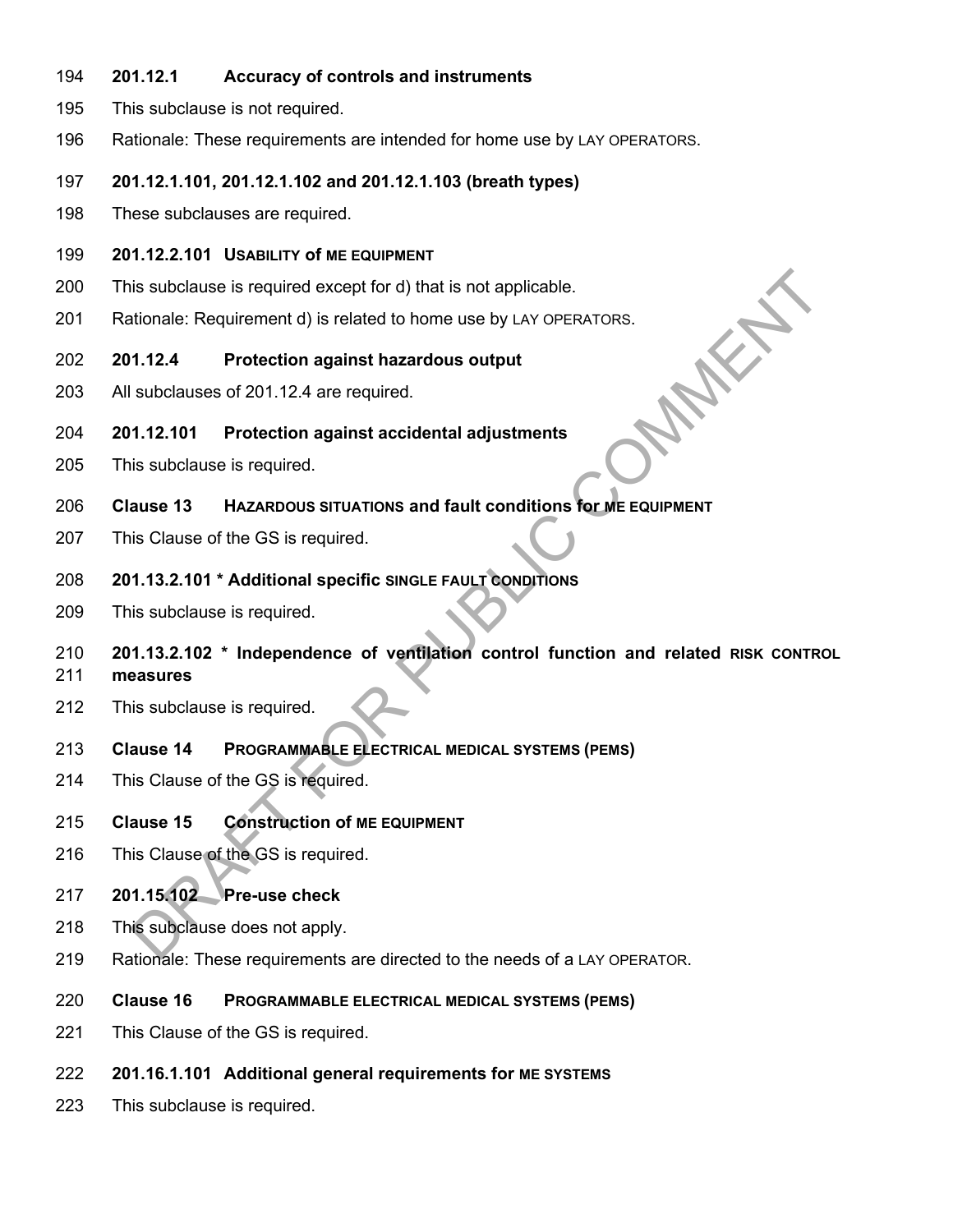- 224 **Clause 17 PROGRAMMABLE ELECTRICAL MEDICAL SYSTEMS (PEMS)**
- 225 See Clause 202.
- 226 **201.101 Gas connections**
- 227 This subclause is required.
- 228 **201.102 Requirements for the VBS and ACCESSORIES**
- 229 This subclause is required.
- 230 **201.103** Spontaneous breathing during loss of power supply<br>
231 This subclause is required.<br>
232 **201.104 Training**<br>
233 This subclause is required.<br>
234 **201.105**
- 231 This subclause is required.
- 232 **201.104 Training**
- 233 This subclause is required.

#### 234 **201.105 Indication of duration of operation**

- 235 This subclause is recommended but not required.
- 236 Rationale: These early warning maintenance-related requirements are not absolutely necessary 1.103 Spontaneous breathing during loss of power supply<br>
is subclause is required.<br>
1.104 Training<br>
is subclause is required.<br>
1.105 Indication of duration of operation<br>
is subclause is recommended but not required.<br>
2.1.1
- 237 in a pandemic situation.
- 238 **201.106 FUNCTIONAL CONNECTION**
- 239 This subclause is required.

#### 240 **201.107 Display loops**

- 241 This subclause is required.
- 242 **201.108 POWER SUPPLY CORDS**
- 243 This subclause is required.

#### 244 **201.109 VENTILATORY SUPPORT EQUIPMENT security**

- 245 This subclause is not required.
- 246 Rationale: These requirements are needed when there are LAY OPERATORS.

#### 247 **202 Electromagnetic disturbances — Requirements and tests**

- 248 This Clause is recommended but not required.
- 249 Rationale: The tests of IEC 60601-1-2 are time consuming and expensive set of tests that take
- 250 very specialized equipment. Requiring these tests for an EUV would delay availability such that
- 251 new designs might not be available when needed. Disclosure that these tests have not been
- 252 performed and that other equipment must be kept at a distance should be considered sufficient.

#### 253 **206 Usability**

254 This Clause is recommended but not required.